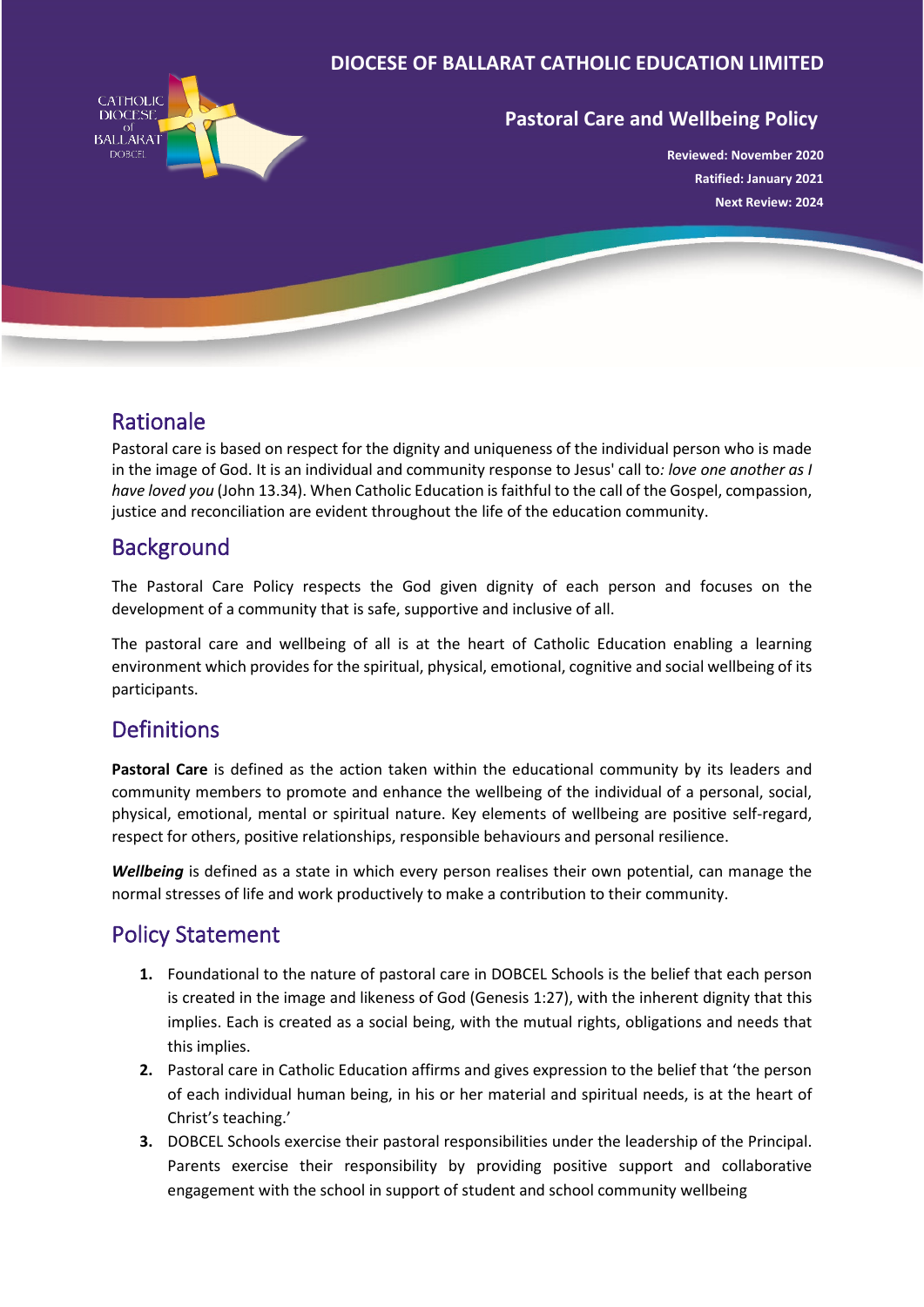- **4.** Respectful and cooperative school-family relationships provide an effective channel of pastoral care for students. Schools and families share responsibility for developing and maintaining such relationships of trust, characterised by respect for the goodwill of the other and a willingness to engage collaboratively
- **5.** Student and Staff wellbeing is best achieved within a school environment that is safe, supportive, inclusive and empowering, where diversity is respected and valued, where human rights and the common good are honoured, where inter-relationships are positive, where students experience connectedness and engagement, and where those experiencing difficulty or special need receive particular care and support
- **6.** Enhanced student wellbeing contributes significantly to improved student learning outcomes. Effective pastoral care is therefore recognised as promoting the achievement of learning outcomes and thus contributing to School Improvement.
- **7.** Effective whole-of-school approaches to pastoral care require age-appropriate behavioural education and skilling of students, and pastorally driven management of student behaviour through processes focused on both individual and community wellbeing, and on ensuring a just and reasonable balance of individual and community rights, needs and responsibilities.
- **8.** Effective school-community partnerships offer opportunities for networks of pastoral care for students. Appropriate local services and agencies may be identified, and links or partnerships developed, to support the needs of students and their families and to enhance the school's own pastoral initiatives.
- **9.** Awareness about the issues that impact on physical and psychological health and wellbeing need to be raised.
- **10.** An environment that promotes health and wellbeing needs to be promoted.
- **11.** Participation in health and wellbeing initiates within and outside the community needs to be promoted and encouraged.
- **12.** All should be made aware of issues relating to health and wellbeing.

The DOBCEL Wellbeing Framework is the foundational document that provides schools with a set of guiding principles to support school communities to build positive learning environments, and to consider reviewing their current safety and wellbeing policies and support requirements.

The Wellbeing Framework provides school communities with best-practice advice on developing and implementing policies and support mechanisms to help all students from the first year of school to year 12.

All DOBCEL Schools are to implement Wellbeing practices as outlined in the Framework as a key resource in developing and promoting positive and practical pastoral care and wellbeing processes.

All DOBCEL Schools have the opportunity to participate in the ReLATE (Reframing the Learning and Teaching environments) as developed by MacKillop Family Services as a model that supports a school to create the preconditions for improved teaching, learning and wellbeing.

A suite of excellent support materials is included on the HIVE website and other resources for students and parents can be found at the Safe Schools Hub.